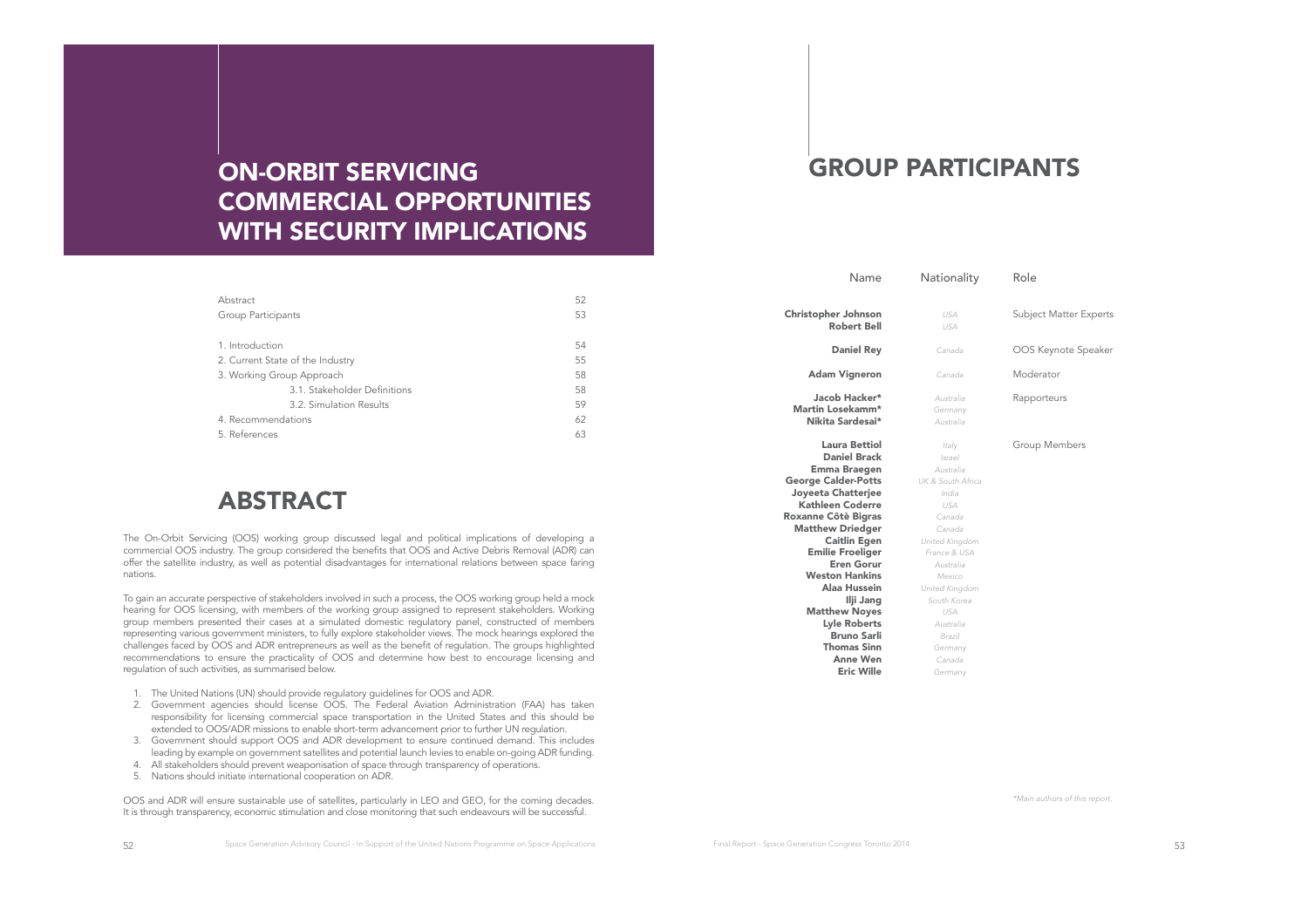# 1. INTRODUCTION

Since the beginning of the Space Age in 1957, artifcial satellites have been launched by several countries without much consideration for future activities in space. Objects, ranging from small ejectables to defunct satellites and burned-out upper stages of rockets, were frequently left in orbit. While larger objects such as the upper stages fall back to Earth relatively quickly, a number of dead satellites remain in orbit from the frst years of the Space Age. In recent years the problems of space debris have become more widely known, most notably following the test of the Chinese anti-satellite system targeting non-operational Fengyun-1C satellite in 2007 and the collision of the American Iridium 33 and the Russian Cosmos 2251 satellites in 2009. In the case of Fengyun-1C destruction, 90% of the objects created by the explosion are believed to be circling Earth in long-lived orbits, potentially threatening active spacecrafts for years. The Iridium 33 and Cosmos 2251 collision two years later marked the frst major impact of two spacecraft in orbit and led to a signifcant increase of individual debris objects. Although Cosmos had been decommissioned several years earlier, Iridium was operational prior to the catastrophic collision. Experts agree that once debris reaches a critical density, a single collision could lead to a runaway chain reaction, as new debris is created faster than objects are removed by natural or man-made processes. There is no scientifc consensus when density for this so-called Kessler syndrome will reach the critical threshold, but it is clear that it would render large portions of the currently populated orbital bands unusable [1].

The combination of increasing space debris and limited orbital slots makes on-orbit servicing (OOS) of satellites both in Low Earth Orbit (LEO) and Geostationary Orbit (GEO) increasingly important. In GEO, the availability of orbital slots is inherently limited, constrained not only by the minimum safety distance between two objects but also by the risk of radio interference. Although LEO orbit availability is not as limited in GEO, many more spacecraft have been placed in orbit. The International Telecommunication Union (ITU) oversees allocation of slots, but in some cases the inter-satellite spacing is well below 100 km. Despite remarkable gains in effciencies and performance of communication satellites achieved, the demand for new platforms in GEO is expected to continue rising [2], due to rising global demand for wireless communication and increasing utilisation of inter-spacecraft communication for manned and unmanned systems.

OOS of spacecrafts may help avoid overcrowding and the chain reaction of debris creation in both GEO and LEO by several mechanisms. A servicing spacecraft could be used to de-orbit larger pieces of debris, thereby reducing the probability of major future collisions. It may also re-fuel empty satellites that are otherwise functional so that they regain their station-keeping and collision-avoidance capabilities [3]. A third particularly interesting possibility for communication service providers owning expensive high-performance geostationary platforms is the on-orbit repair of defunct satellites. Spacecraft targeted for repair may include newer spacecraft specifcally designed to be serviceable, but also older spacecraft already in orbit today. The latter category is not only technically challenging, but may also pose signifcant problems in developing new legislation.

To identify and analyse the current state of the OOS industry, the working group constructed a simulated regulatory hearing with group members assigned to represent relevant stakeholders. The hearing was carried out over two hours, where each stakeholder demonstrated the effects of a developed OOS industry on their interests. This provided an interesting opportunity for group members to adopt and further understand the views of different parties. Throughout the simulation, main concerns of the stakeholders were identifed [4] and analysed. The report uses these areas of note to provide recommendations on legal and political issues to address during development of the OOS industry.

# 2. CURRENT INDUSTRY STATE

Industries and agencies have developed capabilities related to OOS for many years, although its utility for ADR has only recently been met with more widespread interest. American and Russian space agencies have carried out operations on multiple targets during the past decades [2] and new technologies now enable the extension of repair and service missions in space. The stakeholders involved in OOS industry are summarised below in Table 1, along with their infuence on the industry. The dynamic of this industry is such that there is a confict of interest between parties as outlined in section 3.1.

### 2.1 Previous On-Orbit Operations

US Space Transportation System (STS) allowed the frst capture of a spacecraft in orbit for service operations. The fve servicing missions to the Hubble Space Telescope (HST) are the most famous missions conducted using STS. The choice of HST also stands out, as it was the frst telescope specifcally designed to allow service and repair by astronauts. Recovery of Palapa B2 and Westar 6 satellites during STS-51-A in 1984 marked the frst time artifcial objects were actively removed from their orbit and, in this case, brought back to Earth [2].

More recently, assembly of the International Space Station (ISS) would not have been possible without the extensive involvement of astronauts and robotics. Although humans played a vital role in the many of the operations performed, robotic systems such as the Canadarm2 have demonstrated their extensive reliability and versatility required for OOS [5].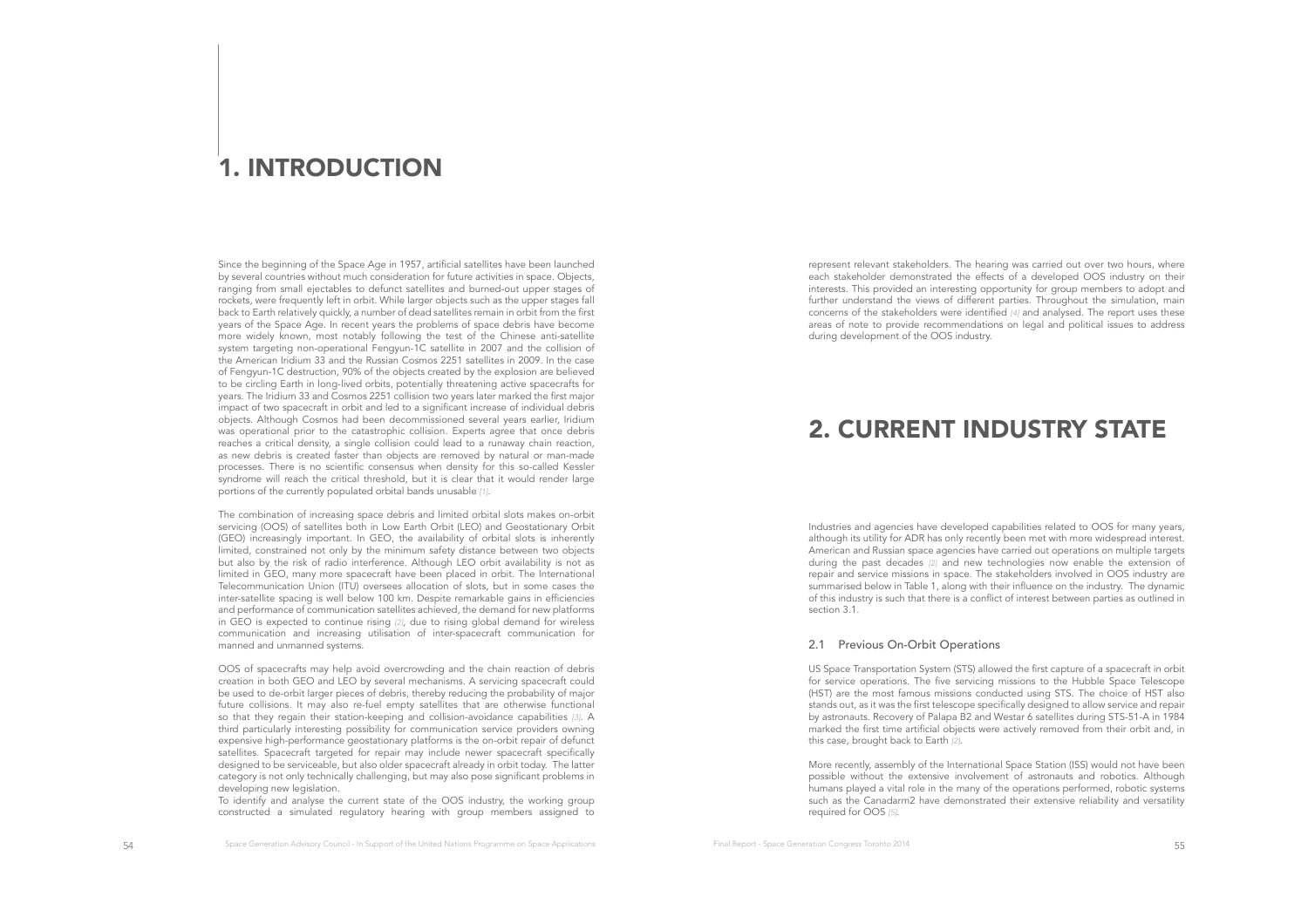### 2.2 Recent Developments

To address the growing problem of space debris, private organisations and government agencies have devised methods to de-orbit large space objects with the use of spacecraft. Such OOS is an active research area, with most development work performed by or under contract with national space agencies. The lack of research and development by commercial industry is likely due the uncertain business value.

MacDonald, Dettweiler and Associates Ltd (MDA) announced the first commercial small-scale refuelling mission in cooperation with Intelsat in 2010. The early design paradigm was a GEO fuel-depot satellite to refuel multiple customers' communications satellites. It would also have the capability to move defunct platforms into a graveyard orbit and free expensive GEO slots. The project, however, was put on hold in 2012 after Intelsat dropped out of the collaboration and a new partner could not be found.

NASA has been performing a technology demonstration operation for robotic refuelling aboard the ISS since 2011. During Phase I and II of the Robotic Refuelling Mission (RRM), the station's Canadarm2 and its Dextre telemanipulator successfully performed a series of refuelling tests on hardware that had not been designed for refuelling [3]. Tests with new experimental hardware are continuing.

The German DEOS mission (Deutsche Orbitale Servicing Mission) to be launched in late 2017 and the proposed e.Deorbit mission to de-orbit the inoperative ESA satellite Envisat are two further examples of OOS. Deorbiting Envisat is particularly crucial as this satellite could trigger a self-sustaining chain-reaction of debris creation, should it collide with another object.

These missions are examples of OOS in research and development. While there are currently no operative OOS systems in orbit, the frst full-scale servicing platforms will be ready for launch in the coming years. Once the frst systems have demonstrated their utility, it is likely that commercial industry will become more involved in OOS.

# 2.3 Legislation & Policy

Currently, policies concerning use of outer space and liability for operations in orbit are limited to two major documents: the Outer Space Treaty (Treaty on Principles Governing the Activities of States in the Exploration and Use of Outer Space, including the Moon and Other Celestial Bodies) [5] and the Convention on International Liability for Damage Caused by Space Objects [6].

Table 1: Stakeholders in the OOS industry

| Stakeholder                                                    | <b>Description and Details</b>                                                                                                                                                                             | Interest | Power |
|----------------------------------------------------------------|------------------------------------------------------------------------------------------------------------------------------------------------------------------------------------------------------------|----------|-------|
| <b>Government Space</b><br>Agencies                            | Government space agencies such as NASA, ESA and<br>JAXA.                                                                                                                                                   | High     | High  |
| <b>Military/Defence</b>                                        | Space based military and defence capabilities. Heavy reli-<br>ance on space assets (GPS, Earth observation satellites,<br>etc.).                                                                           | High     | High  |
| Foreign Affairs                                                | Foreign affairs deal with any issues that arise with other<br>countries, and are interested in ensuring compliance with<br>international law and continued peaceful utilisation of<br>space.               | High     | Low   |
| Justice                                                        | Concerned with legal consequences.                                                                                                                                                                         | Low      | Low   |
| <b>OOS Provider and</b><br>Customer                            | Parties involved in providing and receiving servicing.                                                                                                                                                     | High     | High  |
| <b>UN COPUOS</b>                                               | United Nations Committee on the Peaceful Uses of Outer<br>Space. Official global forum to discuss OOS policy.                                                                                              | High     | Low   |
| Launch Industry                                                | Provides launch capabilities to place assets in orbit, but<br>also produce space debris such as discarded rocket<br>bodies.                                                                                | High     | High  |
| <b>Satellite Manufacturers</b>                                 | OOS may reduce total number of new manufactured<br>satellites, but also provides an opportunity to design new<br>OOS vehicles.                                                                             | High     | High  |
| <b>Satellite Operators</b>                                     |                                                                                                                                                                                                            | Low      | Low   |
| <b>Satellite Owners</b>                                        |                                                                                                                                                                                                            | High     | High  |
| <b>Satellite Users</b>                                         | Want the functionality of operational satellites but are not<br>necessarily concerned with how they get it or how that<br>service is maintained.                                                           | Low      | Low   |
| Space Debris<br>Community                                      | Interested in debris generation and mitigation mecha-<br>nisms.                                                                                                                                            | High     | Low   |
| <b>Insurance Companies</b>                                     | Insurance companies request high insurance premiums<br>for high-risk missions/operations.                                                                                                                  | High     | High  |
| Non-Governmental<br><b>Agencies</b>                            | Interested in the continued preservation of the near-Earth<br>space environment.                                                                                                                           | High     | Low   |
| <b>Space-related Research</b><br><b>Institutions/Academics</b> | Research institutions are often reliant on the functionality<br>provided by space assets. They are also interested in the<br>continued use of the space environment such as Earth<br>observing satellites. | High     | Low   |
| <b>General Public</b>                                          | The general public use satellite derivative services and<br>have an inferred interest in their continuance.                                                                                                | Low      | Low   |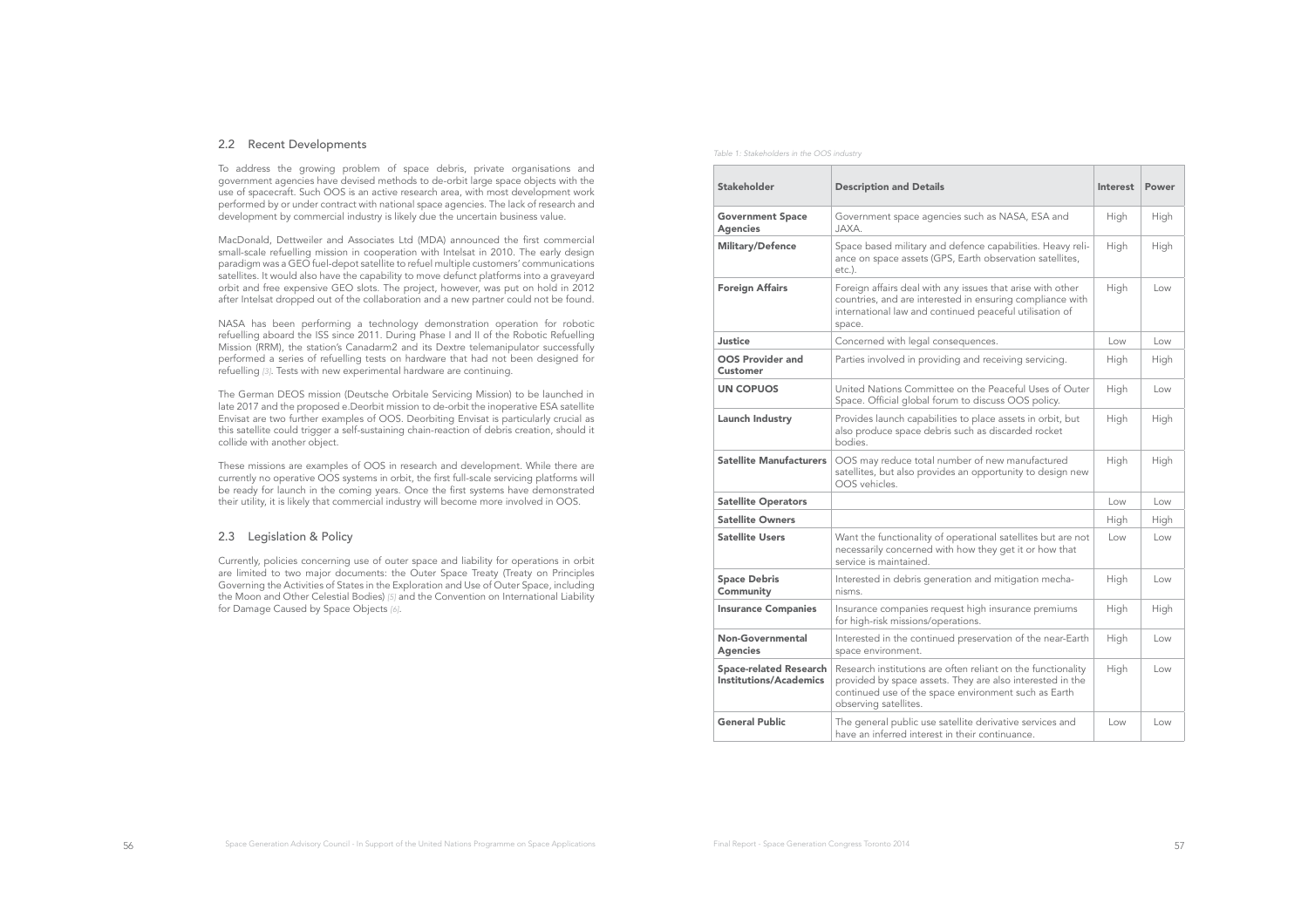# 3. WORKING GROUP APPROACH

To arrive at appropriate and constructive recommendations to develop OOS industry, the working group constructed a mock regulatory hearing with the major stakeholders. This procedure allowed the group to assess current industry status from varying points of view to further understand the implications of proposed regulation developments.

## 3.1 Stakeholder Defnitions

Working group members were designated representatives of companies and customers with appropriate economic leverage while others represented government roles typically required for space-faring nations. The major stakeholders considered in the mock regulator, hearings are summarised below.

OOS Service Provider: Executive members of CanadaGOOS (Canadian Group for On Orbit Servicing) own intellectual property for Canadarm and have access to a modular spacecraft bus and space-plane platform. The priorities of the service provider are to demonstrate a successful business case whilst meeting the requirements of the regulators as well as local and foreign militaries.

OOS Customer: Executive members of EuroSat, a dominant telecommunications satellite service provider for Europe, Asia and the Pacifc, launches an abundance (4-7 units per year) of geosynchronous satellites. The OOS customer seeks economic benefts through extending lifetime of future satellites and upgrading existing satellite units. The customers has reservations and concerns that the Service Provider might provide services to competing companies using capacities derived from the investment of EuroSat.

Prospective Investor: An individual has the monetary capability to invest 1-2 billion US dollars into the OOS industry. The investor's main priorities include a signifcant return on investment and a successful business case. To ensure this, the prospective investor is keen to see innovation in the industry without restrictive governmental oversight; a clear and simple regulatory environment is desirable.

Domestic Regulators: The intergovernmental panel consists of members from the Foreign Ministry, the Executive Office of Science and Technology Policy and the Ministry of Aviation. The domestic military liaison will also be consulted. The concerns of each panellist making up the domestic regulators are as follows:

- Foreign ministry: to ensure compliance with international law and assure partners/allies of the continual peaceful uses of outer space.
- Executive Office of Science and Technology Policy: to set domestic policy and regulation under the appropriate economic and legal posture and to ensure that innovation in the industry is fostered for economic growth. The commercial feasibility of new space ventures must be promoted.
- Ministry of Aviation: to license and oversee OOS without discouraging innovation. The regulatory power of this body will be extended to include onorbit operations.

Domestic Military Liaison: Highly ranked military officials with responsibility in classifed reconnaissance and Earth observation areas are concerned with controlling land, air, sea and space. Its main concerns lie in the potentially hostile capabilities of servicing modules, as this is an avenue to weaponisation of space.

Allied Country Delegation: Foreign Ministry of an allied state is seeking to licence and regulate OOS, with capabilities to open an international market.

Non-allied Country Delegation (with military attaché): The permanent delegation member of the United Nations from a non-allied country is mainly concerned about the possible hostile capabilities of OOS units and potential interference with spy satellites. The launch of an OOS unit could be viewed as a declaration of war.

## 3.2 Regulator Hearing Simulation Results

Each stakeholder made position statements prior to simulated regulator hearings. The main proposals and issues relating to each of the stakeholders are summarised as follows.

### 3.2.1 OOS Service Provider

An estimated 200 satellites will require servicing by 2020 [1]. OOS is an economically viable space venture that provides a commercial opportunity, particularly when accounting for graveyard orbit operations. The majority of technological capabilities required for such missions already exists with the remainder feasible in the short- to mid-term.

**Challenges:** Key legal and political concerns for the service provider are centred on mission performance and success, and potential asset damage of units registered to other launching states. The Outer Space Treaty (OST 1967) [7] and the Liability Convention (LIAB 1972) [6] cover liability of space operations extensively. Article VI of OST allocates responsibility to the launching stage, whilst Article VII OST establishes liability of the launching state for damages to an "object or its component parts on the Earth, in air space or in outer space, including the Moon and other celestial bodies" as elaborated in articles II and III LIAB. Liability from debris generated as a result of OOS missions could be inferred by an extension of these documents. This has been broken down into a simple question and a potential strategy for removing any ambiguity that exists in current literature.

Question: Who is liable for future damage caused by mission related debris resulting from OOS missions and over what time frame is this liability maintained?

Strategy: The launching state shall remain wholly liable for any future damage caused by debris generated as a result of OOS missions in perpetuity.

An additional concern is the potential for OOS capabilities to be used for military/ defence purposes, surveillance or corporate espionage. This would likely result in standards and regulations being consolidated, potentially reducing the commercial viability of the technology. Any policy that is derived from these concerns should not negatively impact the commercial viability of OOS.

Policy concerning the military/defence application of OOS might include extensions to existing security protocols to ensure that proximity operations, where an OOS satellite comes within 25 km of another launching state's asset, are fully transparent. One strategy is to publicly announce proposed mission profles, allowing foreign states opportunity to raise any concerns. This is particularly important when it comes to potential proximity of the OOS satellite with 'unregistered' satellites.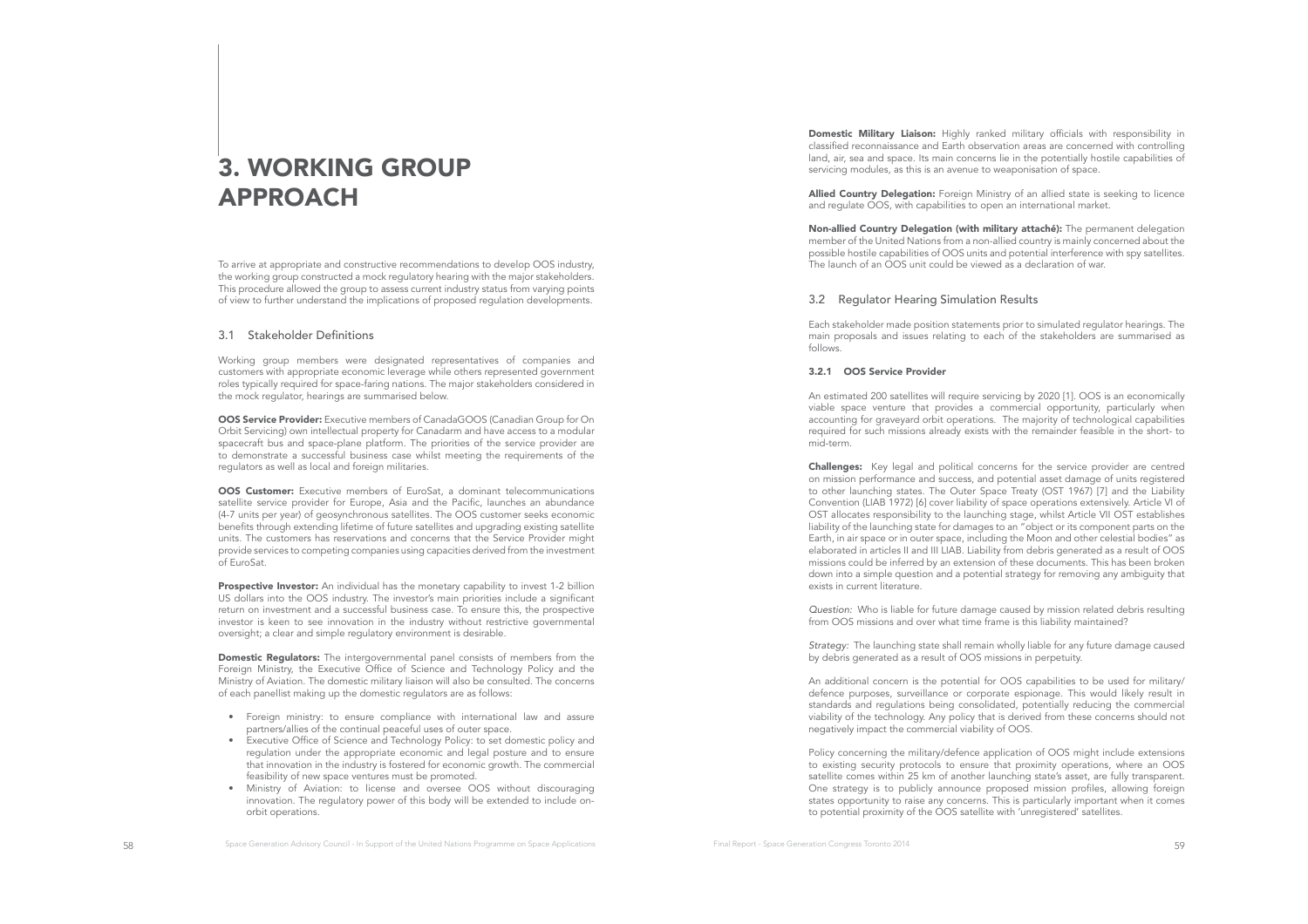### 3.2.2 OOS Customer

Challenges: The majority of the customer's policy-related concerns arise from the lack of regulations. The customer would like to comply with the respective government's security rules in order to have its satellites serviced. If the security policy created were too onerous, however, the mission costs would increase and reduce the customer's financial gain.

Benefits of regulation: The potential OOS customer will most likely pressure policymakers to create regulations. As a result, the customer will be willing to comply or consider another state for launch. Without regulation, the customer would hesitate to sign contracts for OOS missions.

### 3.2.3 Prospective Investors

Challenges: Investors and sources of private funding for OOS are concerned not only with the success of the mission but also the commercial value of the service. The amount of freedom and degree of self-regulation are of high importance for the ability of an OOS company to be commercially viable and competitive. Financial supporters hold considerable leverage in a company at a national and international level. As a result, this leverage can be utilised to establish security and infuence the design of a working industry. Despite the obvious challenges, this will be benefcial to the industry.

**Benefits of regulation:** To initiate international discussion, countries should compile a set of goals and requirements to enable a successful and sustainable agreement. These should be used as criteria when developing the policy that will guide the future OOS industry. A combination of private and public funding is likely important to ensure the on-going success of the industry. Potential funding streams include launch levies that would contribute to on-going ADR and OOS as well as the licensing of satellite spots, particularly in GEO.

### 3.2.4 Domestic Regulators

Challenges: The regulatory committee must determine the assignment of liability, both for mission success and long-term damages. Although launching states bear ultimate responsibility for damage to national and international space assets during OOS, it is not economically feasible for governments to cover all liability for commercial activities, particularly in the short term. In addition, regulatory bodies must have adequate access to proprietary servicer and provider component and procedural specifcations to guarantee minimal safety requirements are met, as both the servicing vehicle and the vehicle being serviced must be assessed for risks in the event of mission failure. Finally, the domestic regulators must ensure security of communications and ground control, particularly the confidentiality of information, and prevent the weaponisation of space.

**Benefits of regulation:** To satisfy these regulatory issues, OOS missions should be covered by mandatory private insurance. Insurance requirements may be partitioned into short-term based on mission success and long-term damage liability to third-party space assets or contamination of orbital sectors caused by space debris. The longterm insurance may not be cheaper but is required for a minimum number of years to mitigate costs to the launching state. To obtain proprietary information without discouraging private sector involvement, a trusted third party bound by non-disclosure agreements could verify compliance during safety reviews.

### 3.2.5 Domestic Military Liaison

Challenges: The domestic military liaison shares many views with domestic regulators, although security is a more pressing concern. Countries and commercial operators prioritise the security and confdentiality of their assets in space, making any collaboration with other entities for servicing or debris removal challenging. Both

satellites undergoing servicing and satellites in close proximity to those being serviced are at risk for having proprietary information inadvertently exposed.

With the capability to control or destroy other satellites, OOS has great potential to be utilised as a space weapon. If misused, OOS could lead to a lack of trust and a potential arms race in space. System security is required to prevent misuse, but 'military only' control could lead to suspicion and is unlikely to be cost effective. On the other hand, increased transparency or poorly managed commercial companies could enable others to exploit vulnerabilities or expose technology and security information. Securing the homeland and proprietary information is of utmost importance.

Benefits of regulation: Despite being an economically beneficial endeavour, OOS has the potential to be hazardous. Various entities will almost certainly attempt to develop weaponisation capabilities of units, even if prevention programs are in place. The government requires strong regulations to reduce this risk and ensure national security. Many of these considerations involve other nations, so risks must be managed to maintain sound foreign relations. Preventing weaponisation of space is crucial to allow easy access and sustainability of essential services.

#### 3.2.6 Allied Country Delegation

Challenges: Allied countries generally support development of OOS regulations and recognise that an over-zealous military could restrict technological developments. Since the development of OOS capabilities may also enhance trade relations and technology sharing, allied countries should address trade embargoes and restrictions on import/export related material to maximise access for appropriate parties. The potential weaponisation of space and the lack of clarity surrounding liability sharing of spacecraft/launch vehicle are concerns that must be addressed prior to any action. For this reason, regulation must be developed such that the industry is monitored but not restricted.

**Benefits of Regulation:** Orbit manipulation by another entity has the potential to damage third party satellites. Results from such actions may cripple other nations, particularly following damage to economically critical GEO assets.

Regulation will set precedent and establish custom that carries weight in international law. Furthermore, establishing a forum to notify interested parties and discuss OOS in a proactive manner would greatly beneft allied countries.

### 3.2.7 Non-allied Country Delegation (with military attaché)

Challenges: Non-allied country delegations are concerned with weaponisation of space due to new capabilities of launched OOS units. Addressing security concerns surrounding the mission, such as how to prevent hacking or hostile takeover, are of utmost importance.

**Benefits of Regulation:** Due to the security concerns surrounding ADR and OOS capabilities amongst foreign delegations, transparency is required to ensure mission success and to aid communication with non-allied countries. Regulating these missions would increase cooperation and aid in the mitigation of potential weaponisation.